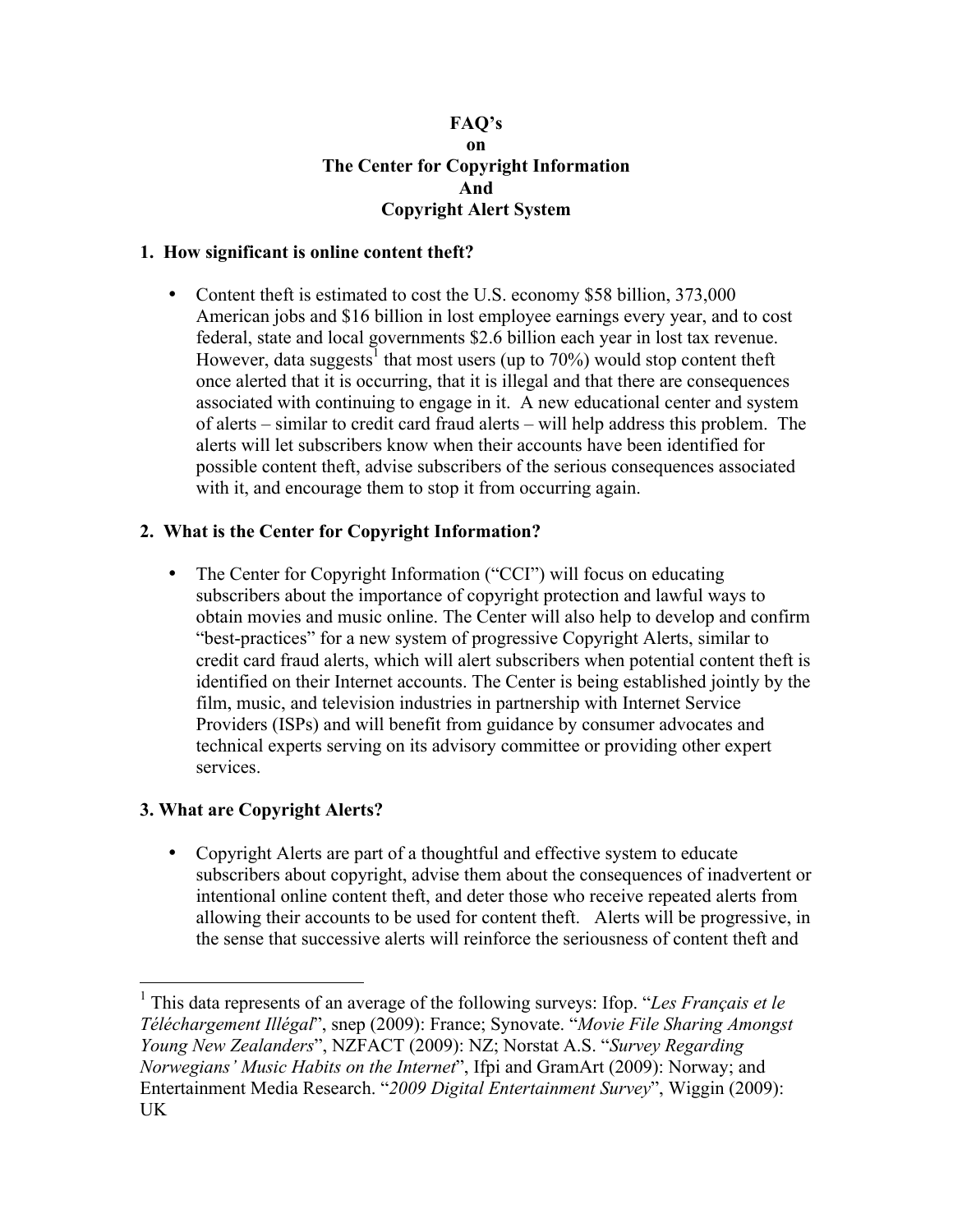inform the recipient how to address the activity that is precipitating the alerts. For users who repeatedly fail to respond to alerts, the alerts will inform them of steps that will be taken to mitigate the ongoing content theft.

- Under this system, an ISP, in response to a notice from a copyright holder, will send an alert to a subscriber notifying the subscriber that his/her account may have been misused for online content theft, that content theft is illegal and a violation of the Terms of Service (TOS), Acceptable Use Policy (AUP) or other policies of their ISP (hereinafter referred to as "published policies"), and that consequences could result from any such conduct. Today, when fraud is detected on a consumer's credit card account, the credit card company notifies the consumer by an email, a text message or a phone call. These alerts are intended to be similar to credit card fraud alerts.
- Subsequent alerts may include notifications in the form of pop-ups or redirection to a special page displaying the alert. Failure to respond to these alerts will lead to additional steps designed to ensure that the account comes into compliance. These steps, referred to as "Mitigation Measures," might include, for example: temporary reductions of Internet speeds, redirection to a landing page until the subscriber contacts the ISP to discuss the matter or reviews and responds to some educational information about copyright, or other measures that the ISP may deem necessary to help resolve the matter. These steps will only be taken after multiple alerts and a failure by the subscriber to respond. This system consists of at least five alerts.
- Data suggests that most users would stop content theft once alerted that it is occurring, that it is illegal and that there are consequences associated with continuing to engage in it. We anticipate that very few subscribers, after having received multiple alerts, will persist (or allow others to persist) in the content theft.

# **4. Why do subscribers need to get Copyright Alerts about alleged online content theft?**

• Subscribers may not know that their Internet account is being used for possibly illegal purposes that could expose them to legal liability and other consequences under published policies of the ISP. Online content theft also can expose a family's home network and the computers that are connected to it to dangerous viruses, spyware and identity theft. Today, many ISPs forward notifications to their subscribers that they receive from content owners about alleged content theft – generally by email. Until now, however, there has not been a common framework of "best practices" for effectively alerting subscribers, protecting copyrighted content and promoting access to legal online content.

Also, many Internet subscribers may be unfamiliar with the concept of copyright and the consequences of content theft. Subscribers may not be aware that family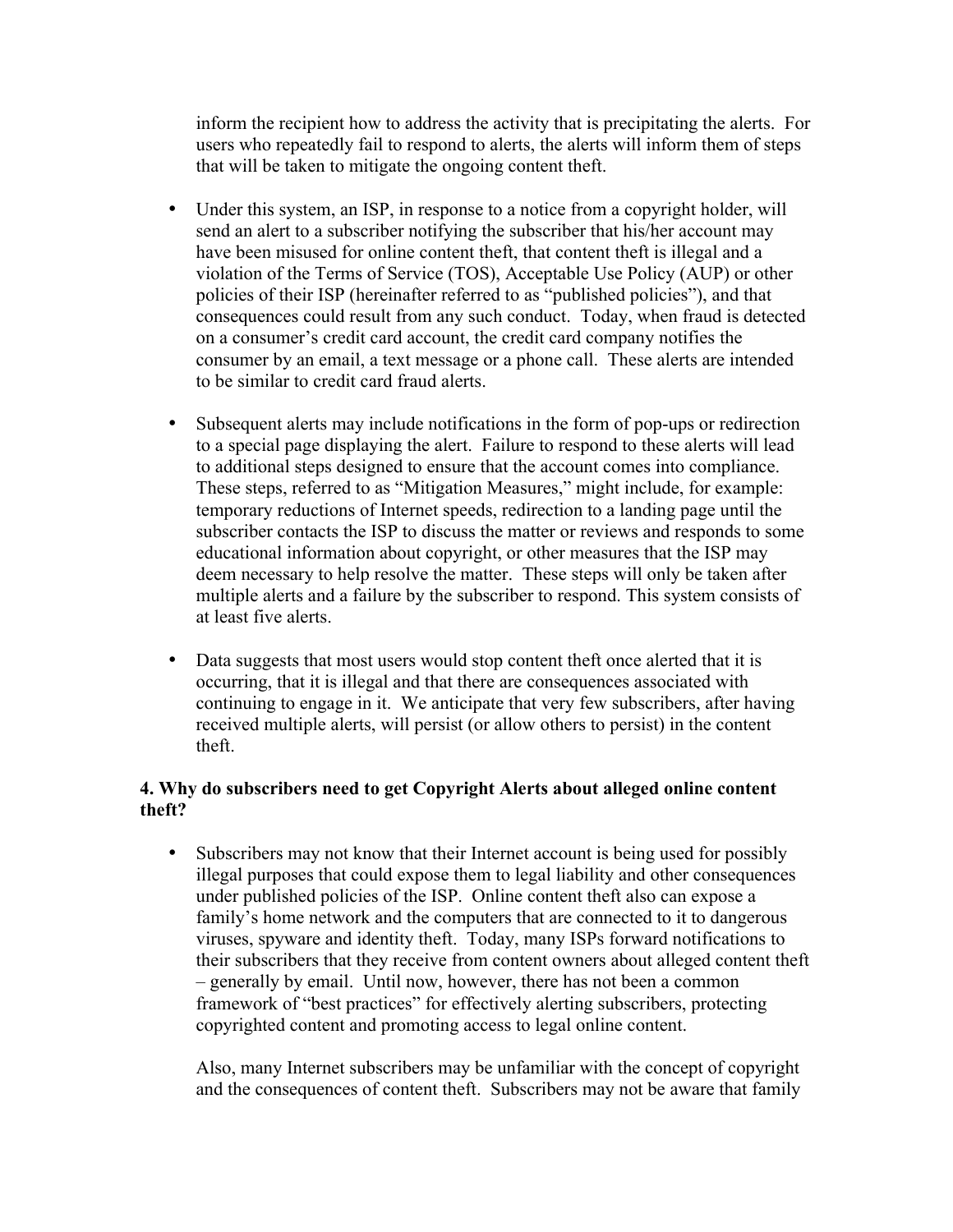members and others who have access to their Internet accounts may be engaged in content theft; for example, a parent or caregiver may not know that a child is illegally downloading music and movies. Also, some subscribers may not realize that their home network is insufficiently secured and that, for example, unauthorized individuals may be using their wireless network to engage in content theft. In some cases, subscribers may know that content theft is illegal and a violation of published policies, but believe they are immune from any exposure or consequences. The system of Copyright Alerts is intended to ensure that subscribers get this critical information in easily understandable ways with clear guidance on what they can do to address the problem.

# 5. **What happens the first time a subscriber's account appears to have been used for online content theft?**

• An ISP, in response to a notice from a copyright holder, will send an alert to a subscriber notifying the subscriber that his/her account may have been misused for online content theft, that content theft is illegal and a violation of the published policies of the ISP, and that consequences could result from any such conduct.

# 6. **What happens if the subscriber's account again appears to have been used for online content theft**?

• If the alleged content theft persists despite the receipt of the first alert, the subscriber may get a second similar alert that will underscore the educational messages, or the ISP may – in its discretion – proceed to the next alert.

# 7. **What happens if the subscriber's account again appears to have been used for online content theft after being sent educational alerts**?

- If the alleged content theft persists after educational alerts are sent, then an additional alert will be sent which will include a conspicuous mechanism (such as a click-through pop-up notice, landing page, or other mechanism) asking the subscriber to acknowledge receipt of the alert. This is designed to ensure that the subscriber is aware of the copyright alert – and reminds the subscriber that content theft conducted through their account could lead to consequences under the law and published policies.
- If, after this alert asking for acknowledgment, the subscriber's account again appears to have been used in connection with online content theft, the subscriber will be sent yet another alert that again will require the subscriber to acknowledge receipt.

# **8. What if after acknowledging receipt of these Copyright Alerts (as many as four at this point) the subscriber's account still appears to be engaged in online content theft?**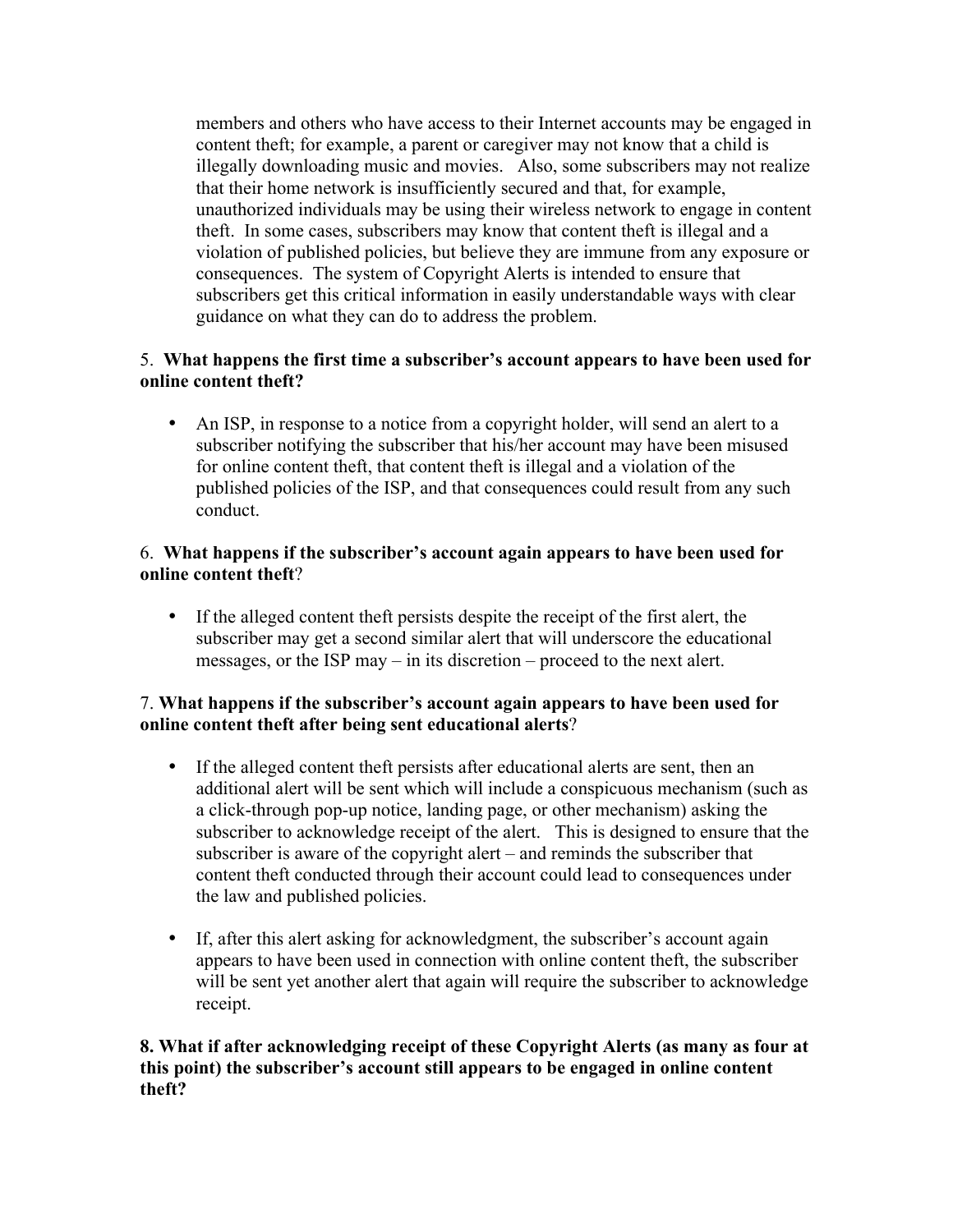• If, after these educational and acknowledgment alerts, the subscriber's account still appears to be engaged in content theft, the ISP will send yet another alert. At this time, the ISP may take one of several steps, referred to as "Mitigation Measures" reasonably calculated to stop future content theft. These Mitigation Measures may include, for example: temporary reductions of Internet speeds, redirection to a landing page until the subscriber contacts the ISP to discuss the matter or reviews and responds to some educational information about copyright, or other measures (as specified in published policies) that the ISP may deem necessary to help resolve the matter. ISPs are not required to impose any Mitigation Measure which would disable or be reasonably likely to disable the subscriber's voice telephone service (including the ability to call 911), e-mail account, or any security or health service (such as home security or medical monitoring). The ISP may also waive the Mitigation Measure. Any and all steps an ISP may take will be specified by their published policies.

# **9. What if after this alert, the subscriber's account appears to persist in online content theft?**

• If, after this latest alert, the subscriber's account still appears to be engaged in content theft, the ISP will send yet another alert and will implement a Mitigation Measure as described above. We anticipate that very few subscribers, after repeated alerts, will persist (or allow others to persist) in the content theft.

### **10. Is termination of the subscriber's account part of this program?**

• No. This alert system does not, in any circumstance, require the ISP to terminate a subscriber account. This alert system is intended to notify and educate the subscriber. However, section 512 of the Digital Millennium Copyright Act requires that the ISPs have in place a termination policy for repeat copyright infringers as a condition of availing themselves of the Act's "safe harbor" provision. This is why subscribers have a right to know if it has been alleged that content theft is taking place on their accounts, and a right to respond. As provided under current law, copyright owners may also seek remedies directly against the owner of an Internet account based on evidence they may collect. Because the vast majority of subscribers observe copyright laws as a matter of course, and the participating ISPs and content companies believe that even more will do so if the Copyright Alert system is effective, it is reasonable to expect that very few subscribers will ever face this situation.

## **11. What if the subscriber believes that he or she is not engaged in copyright infringement?**

• Before a Mitigation Measure is imposed, a subscriber may request independent review. To request an independent review, there is a \$35 filing fee, which is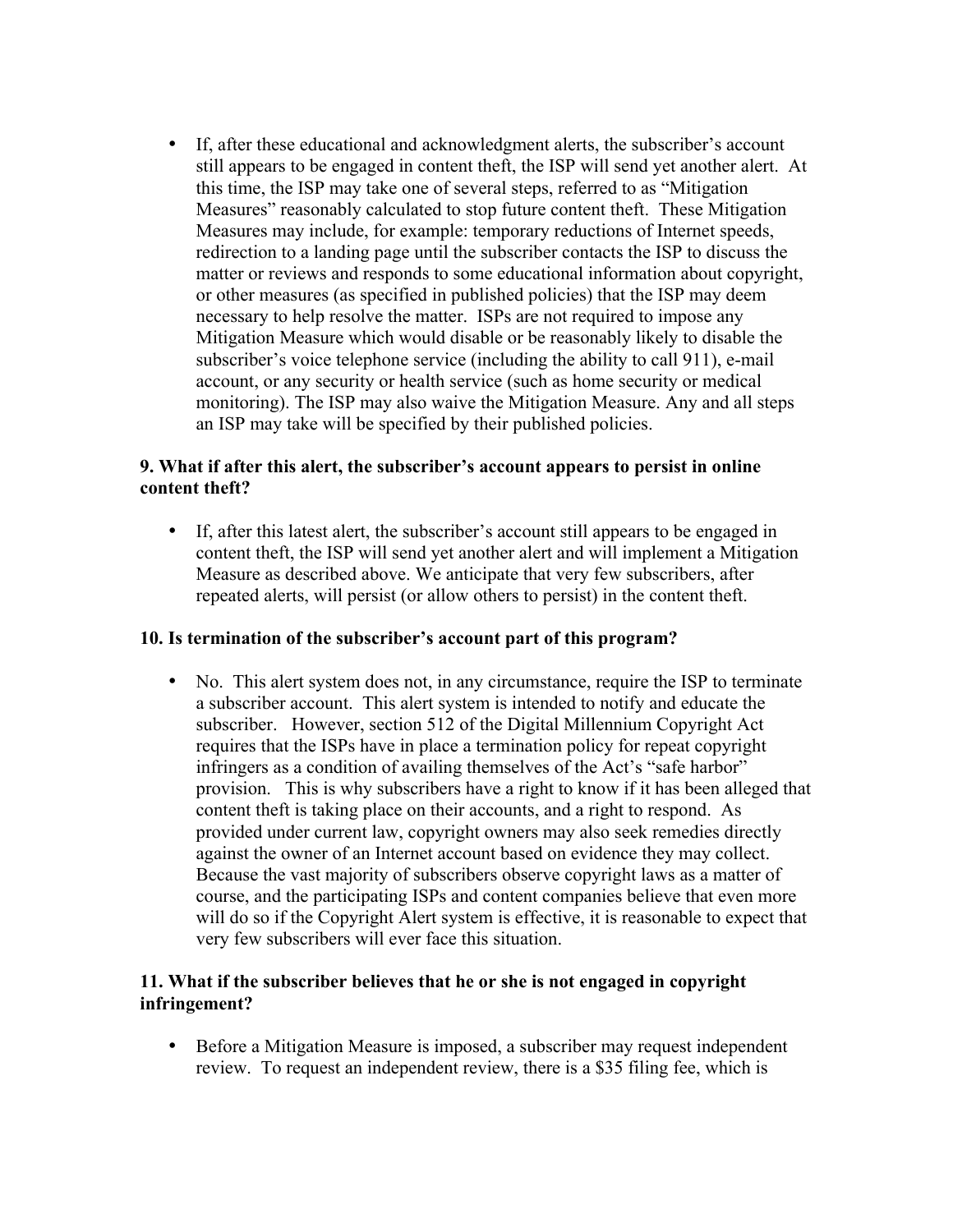waivable. This is a non-exclusive procedure, and any subscriber may choose to challenge any action in a court of law.

# **12. How does Independent Review work?**

• A qualified, independent entity, separate from the Center for Copyright Information, will be engaged to establish and operate the Independent Review mechanism. Under this system, before a Mitigation Measure is imposed, a subscriber may request independent review to invalidate the alert and avoid any Mitigation Measure on the basis that the online activity in question is lawful (e.g. protected by fair use or authorized by the owner of the copyrighted material) or that the subscriber's account was identified in error. This is a non-exclusive alternative, and subscribers retain the right to challenge any action in a court of law. An independent reviewer will have access to expert advice on copyright law.

# **13. How is this different than what is done today to advise consumers?**

- Many ISPs currently forward to subscribers notifications that they receive from content owners about alleged content theft – generally by email. Until now, however, there has not been a common framework of "best practices" for effectively alerting subscribers, protecting copyrighted content and promoting access to legal online content. A shared system of best practices will help to better ensure that a subscriber fully understands allegations of content theft and what they can do to address it.
- The Center for Copyright Information provides a new consumer-focused resource for copyright-related education.
- This system also provides a first-of-its-kind independent review alternative for subscribers to seek review of allegations by content owners of content theft using the Internet subscriber's account.

# **14. How is this different than international examples such as "Three Strikes" laws?**

• Contrary to some press reports, this program is unlike so-called "three strikes" as it creates no new laws or formal legal procedures, nor does this system require account suspension or termination. Rather, it is a voluntary cooperative effort among ISPs and leading U.S. content providers. Neither the copyright owners nor the ISPs will take any new actions that are not already authorized under existing law. The goal is to enhance awareness and deter content theft through education and constructive communications, and direct subscribers to legitimate sources of content.

# **15. How do ISPs and content companies know who downloaded a pirated movie or song?**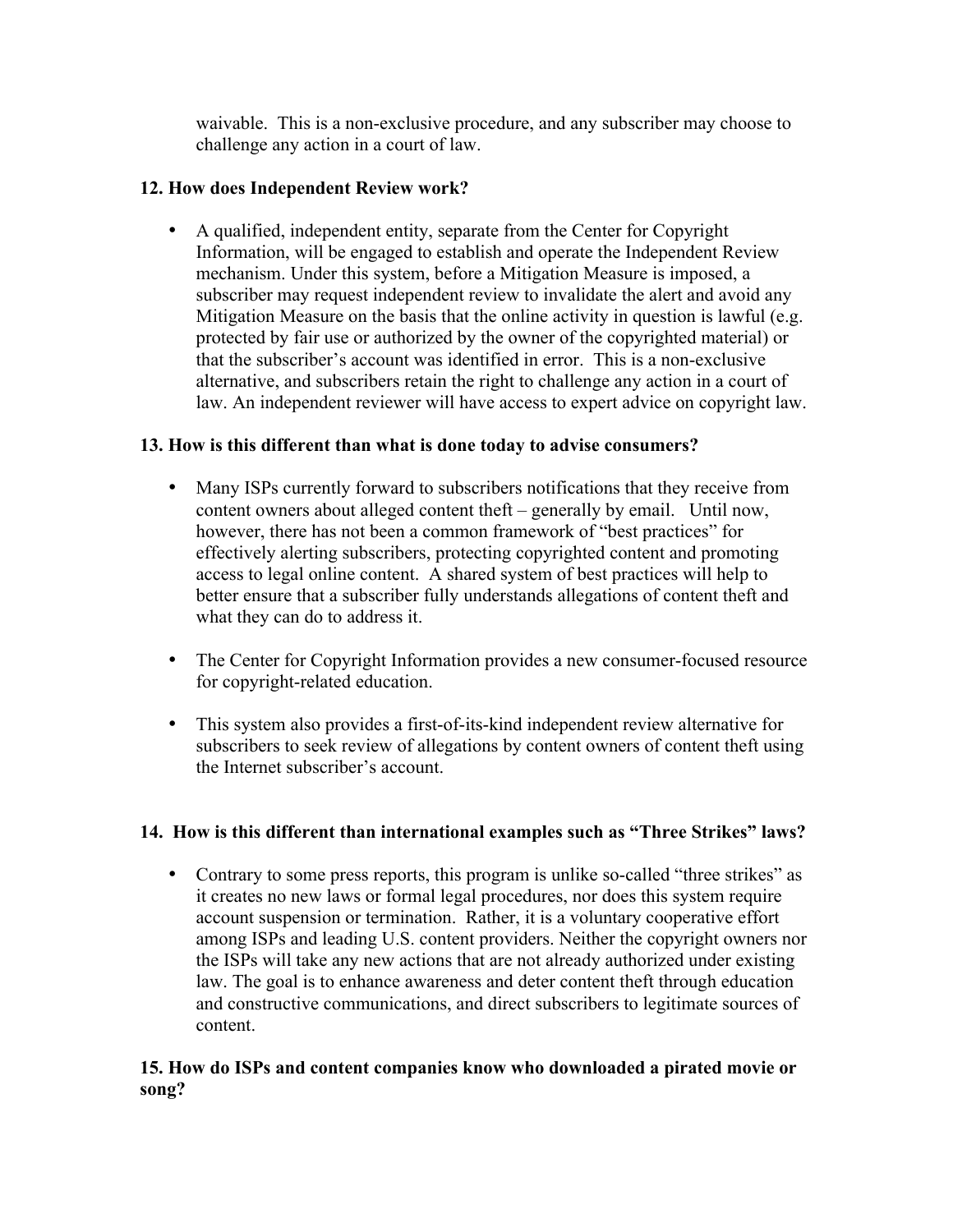• Content companies don't know who downloaded and shared a pirated movie or song. When files are distributed on the Internet over peer-to-peer (P2P) networks, the IP address associated with the subscriber's account is visible by design to other users on the network. Leading technology companies have developed stateof-the-art software that participates in these P2P networks to identify pirated film, TV and music content and the IP addresses associated with the illegal distribution of that content. Content owners provide these IP addresses to ISPs along with additional information about the uploaded file. The ISP is then able to associate the IP address with the account on their network, and can forward the alert to that subscriber. It is important to note that ISPs never provide any personally identifiable information to copyright holders – as part of the alert process or for any other reason -- without a properly issued subpoena or court order.

# **16. How will this system of Copyright Alerts change the online experience for most Internet subscribers?**

• Since most subscribers do not download or upload pirated content, the vast majority of subscribers likely will never see a Copyright Alert. However, when subscribers' accounts have been identified as being involved in content theft, subscribers are likely to receive one or more Copyright Alerts.

# **17. Is the purpose of this program to punish subscribers who download pirated movies and music?**

• No. The purpose is to educate subscribers about copyright and the many sources of legal content, as well as to help them guard against the risks and consequences associated with content theft**.** When subscribers repeatedly fail to respond to alerts, ISPs will impose Mitigation Measures, the purpose of which is to educate and stop the alleged content theft in question, not to punish. No ISP wants to lose a customer or see a customer face legal trouble based on a misunderstanding, so the alert system provides every opportunity to set the record straight. As noted above, only a small fraction of all subscribers are likely to ever face a Mitigation Measure due to their online activity – they are far more likely to address the problem based on the initial alerts. It has been found that notification programs are most effective when subscribers truly understand that there are consequences associated with content theft. The number-one goal of content owners and ISPs is to encourage subscribers to enjoy all the legal content they want from legitimate sources.

### **18. Is there a blacklist?**

• No. At no time will ISPs share subscribers' personal information (name, address, etc.) with anyone else (including the content owners or other ISPs) except pursuant to a properly issued subpoena or court order. All information provided to copyright holders is in a form that guarantees anonymity. The Center for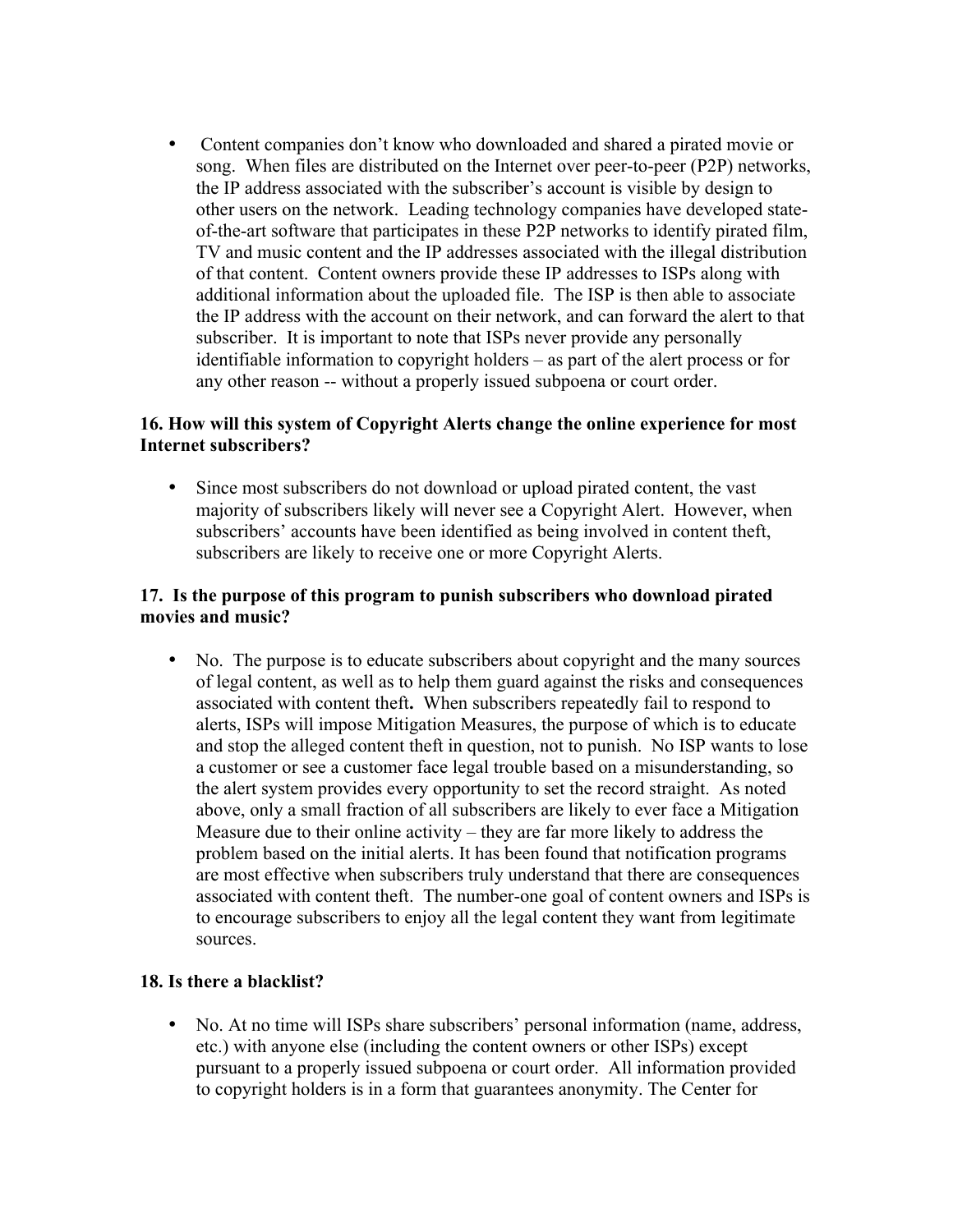Copyright Information will work very closely with privacy and consumer advocates to enhance methods of protecting subscriber privacy every step of the way.

# **19. Isn't this just about ISPs trying to reduce online traffic?**

• No. The fastest-growing segment of web traffic is legal online content that subscribers will be encouraged to use. Access to lawful content services is expanding rapidly, and ISPs are seeing more households add broadband service and TV service at the same time. According to Nielsen, the number of households with both a broadband connection and a home television subscription increased in the last year from 61% to 66% of households.

# **20. Isn't content theft driven by the fact that consumers can't get legal movies and music online?**

• Vastly more music, movies, and TV shows are available online from legitimate sources than ever before. MOG, Pandora, Rhapsody, Amazon MP3, Napster and Vevo are just a few examples of growing businesses delivering music to consumers digitally. Apple's iTunes is virtually ubiquitous. Cable, phone and satellite companies are offering "TV Everywhere"-type services. Web based services from Netflix, Amazon and Apple TV are booming – in fact, Netflix is now one of the largest video distributors in America today with more than 20 million customers, and it offers nearly 20,000 streaming content titles to consumers. The boom in smartphones and tablets has put digital music, TV and film in the pocket of most Americans. There are many legitimate options for consumers who want their movies, TV shows and music online and on the go.

### **21. Does this system require mandatory filtering of web traffic?**

• No. The process of identifying potential online content theft is described above. It is in place and has been the basis for consumer notices for several years. As has been the case with earlier notices, alerts are triggered only when an ISP receives a notice from a copyright holder or its representative. There is no filtering or monitoring of any user accounts. There is no caching of "click data." The ISP matches the IP address identified by the copyright holder with a subscriber account, and then forwards a Copyright Alert to the subscriber account as described above. No ISPs will share any personally identifiable information with another ISP or with a copyright owner, unless required to do so by properly issued subpoenas or court orders.

# **22. What are the risks of peer-to-peer file sharing ("P2P")?**